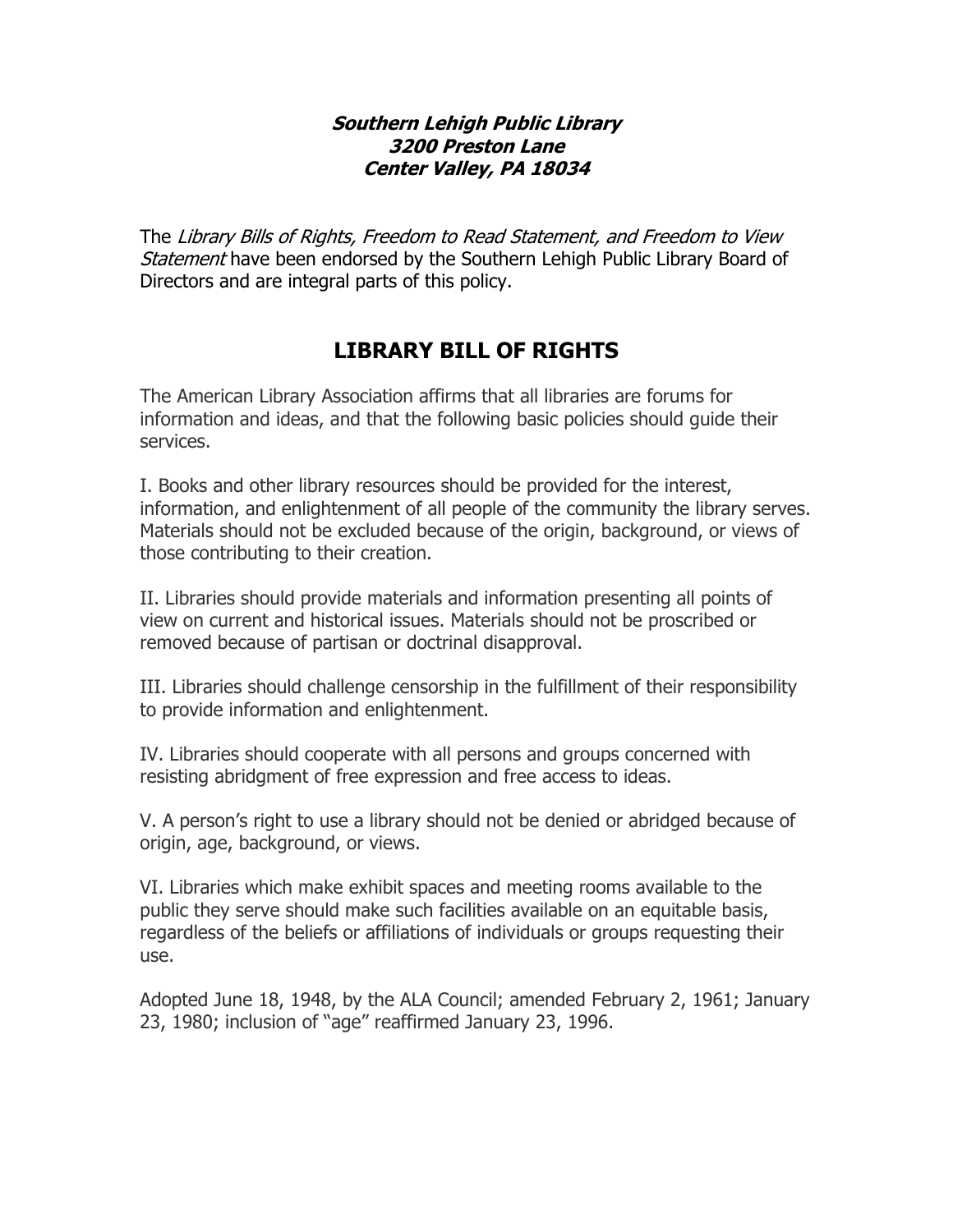## **FREEDOM TO READ**

The freedom to read is essential to our democracy. It is continuously under attack. Private groups and public authorities in various parts of the country are working to remove or limit access to reading materials, to censor content in schools, to label "controversial" views, to distribute lists of "objectionable" books or authors, and to purge libraries. These actions apparently rise from a view that our national tradition of free expression is no longer valid; that censorship and suppression are needed to counter threats to safety or national security, as well as to avoid the subversion of politics and the corruption of morals. We, as individuals devoted to reading and as librarians and publishers responsible for disseminating ideas, wish to assert the public interest in the preservation of the freedom to read.

Most attempts at suppression rest on a denial of the fundamental premise of democracy: that the ordinary individual, by exercising critical judgment, will select the good and reject the bad. We trust Americans to recognize propaganda and misinformation, and to make their own decisions about what they read and believe. We do not believe they are prepared to sacrifice their heritage of a free press in order to be "protected" against what others think may be bad for them. We believe they still favor free enterprise in ideas and expression.

These efforts at suppression are related to a larger pattern of pressures being brought against education, the press, art and images, films, broadcast media, and the Internet. The problem is not only one of actual censorship. The shadow of fear cast by these pressures leads, we suspect, to an even larger voluntary curtailment of expression by those who seek to avoid controversy or unwelcome scrutiny by government officials.

Such pressure toward conformity is perhaps natural to a time of accelerated change. And yet suppression is never more dangerous than in such a time of social tension. Freedom has given the United States the elasticity to endure strain. Freedom keeps open the path of novel and creative solutions, and enables change to come by choice. Every silencing of a heresy, every enforcement of an orthodoxy, diminishes the toughness and resilience of our society and leaves it the less able to deal with controversy and difference.

Now as always in our history, reading is among our greatest freedoms. The freedom to read and write is almost the only means for making generally available ideas or manners of expression that can initially command only a small audience. The written word is the natural medium for the new idea and the untried voice from which come the original contributions to social growth. It is essential to the extended discussion that serious thought requires, and to the accumulation of knowledge and ideas into organized collections.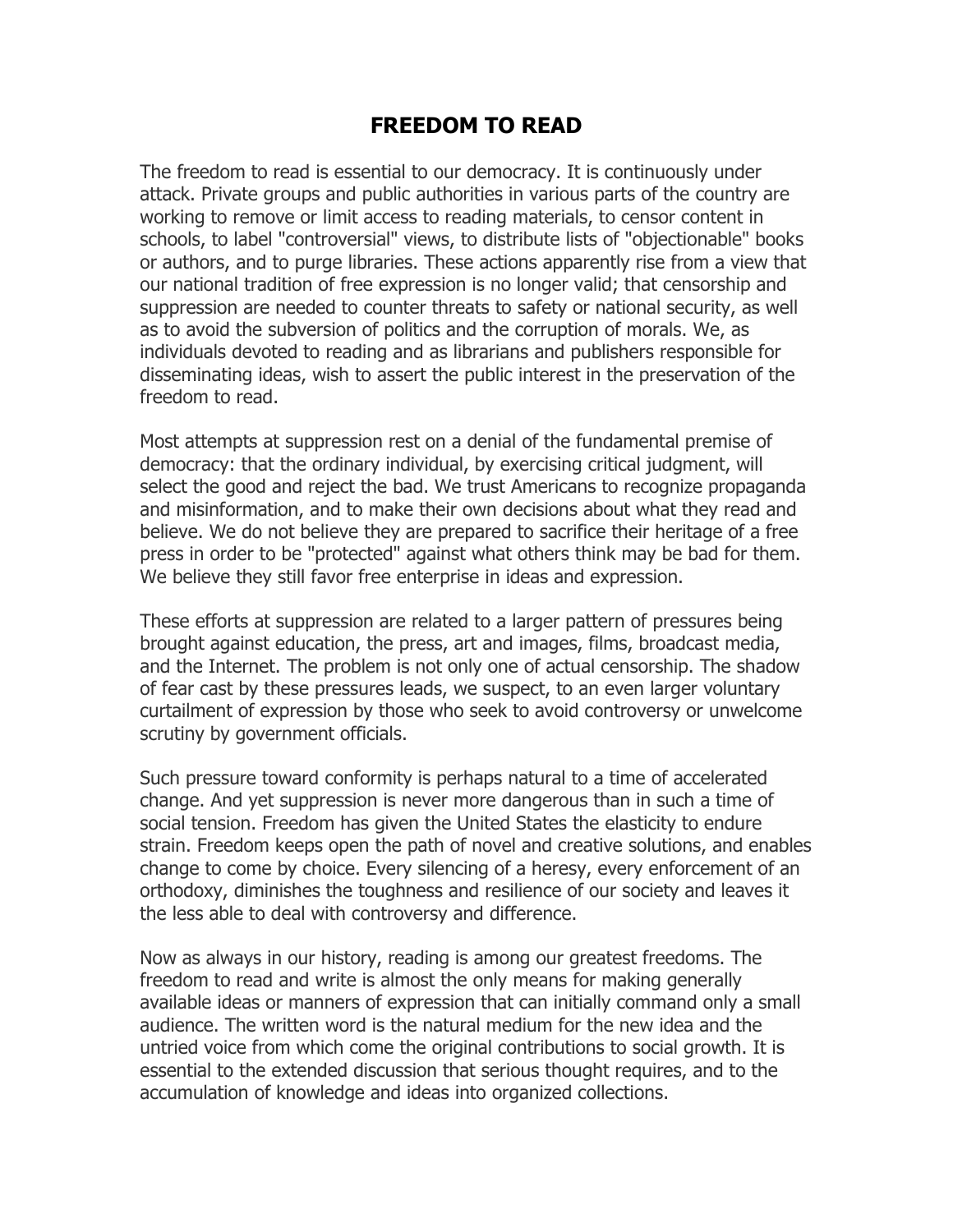We believe that free communication is essential to the preservation of a free society and a creative culture. We believe that these pressures toward conformity present the danger of limiting the range and variety of inquiry and expression on which our democracy and our culture depend. We believe that every American community must jealously guard the freedom to publish and to circulate, in order to preserve its own freedom to read. We believe that publishers and librarians have a profound responsibility to give validity to that freedom to read by making it possible for the readers to choose freely from a variety of offerings.

The freedom to read is guaranteed by the Constitution. Those with faith in free people will stand firm on these constitutional guarantees of essential rights and will exercise the responsibilities that accompany these rights.

We therefore affirm these propositions:

1. It is in the public interest for publishers and librarians to make available the widest diversity of views and expressions, including those that are unorthodox, unpopular, or considered dangerous by the majority.

Creative thought is by definition new, and what is new is different. The bearer of every new thought is a rebel until that idea is refined and tested. Totalitarian systems attempt to maintain themselves in power by the ruthless suppression of any concept that challenges the established orthodoxy. The power of a democratic system to adapt to change is vastly strengthened by the freedom of its citizens to choose widely from among conflicting opinions offered freely to them. To stifle every nonconformist idea at birth would mark the end of the democratic process. Furthermore, only through the constant activity of weighing and selecting can the democratic mind attain the strength demanded by times like these. We need to know not only what we believe but why we believe it.

2. Publishers, librarians, and booksellers do not need to endorse every idea or presentation they make available. It would conflict with the public interest for them to establish their own political, moral, or aesthetic views as a standard for determining what should be published or circulated.

Publishers and librarians serve the educational process by helping to make available knowledge and ideas required for the growth of the mind and the increase of learning. They do not foster education by imposing as mentors the patterns of their own thought. The people should have the freedom to read and consider a broader range of ideas than those that may be held by any single librarian or publisher or government or church.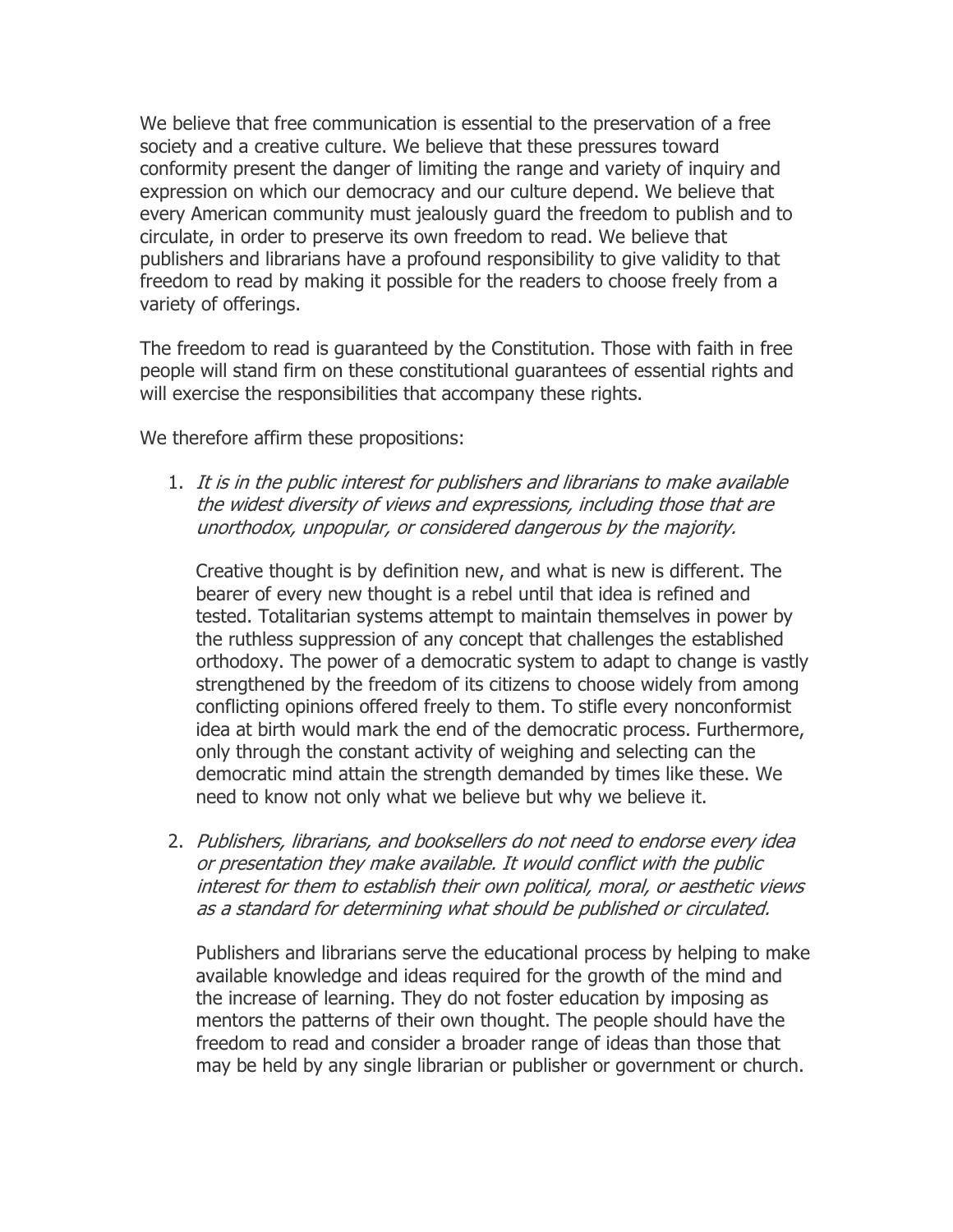It is wrong that what one can read should be confined to what another thinks proper.

3. It is contrary to the public interest for publishers or librarians to bar access to writings on the basis of the personal history or political affiliations of the author.

No art or literature can flourish if it is to be measured by the political views or private lives of its creators. No society of free people can flourish that draws up lists of writers to whom it will not listen, whatever they may have to say.

4. There is no place in our society for efforts to coerce the taste of others, to confine adults to the reading matter deemed suitable for adolescents, or to inhibit the efforts of writers to achieve artistic expression.

To some, much of modern expression is shocking. But is not much of life itself shocking? We cut off literature at the source if we prevent writers from dealing with the stuff of life. Parents and teachers have a responsibility to prepare the young to meet the diversity of experiences in life to which they will be exposed, as they have a responsibility to help them learn to think critically for themselves. These are affirmative responsibilities, not to be discharged simply by preventing them from reading works for which they are not yet prepared. In these matters values differ, and values cannot be legislated; nor can machinery be devised that will suit the demands of one group without limiting the freedom of others.

5. It is not in the public interest to force a reader to accept the prejudgment of a label characterizing any expression or its author as subversive or dangerous.

The ideal of labeling presupposes the existence of individuals or groups with wisdom to determine by authority what is good or bad for others. It presupposes that individuals must be directed in making up their minds about the ideas they examine. But Americans do not need others to do their thinking for them.

6. It is the responsibility of publishers and librarians, as guardians of the people's freedom to read, to contest encroachments upon that freedom by individuals or groups seeking to impose their own standards or tastes upon the community at large; and by the government whenever it seeks to reduce or deny public access to public information.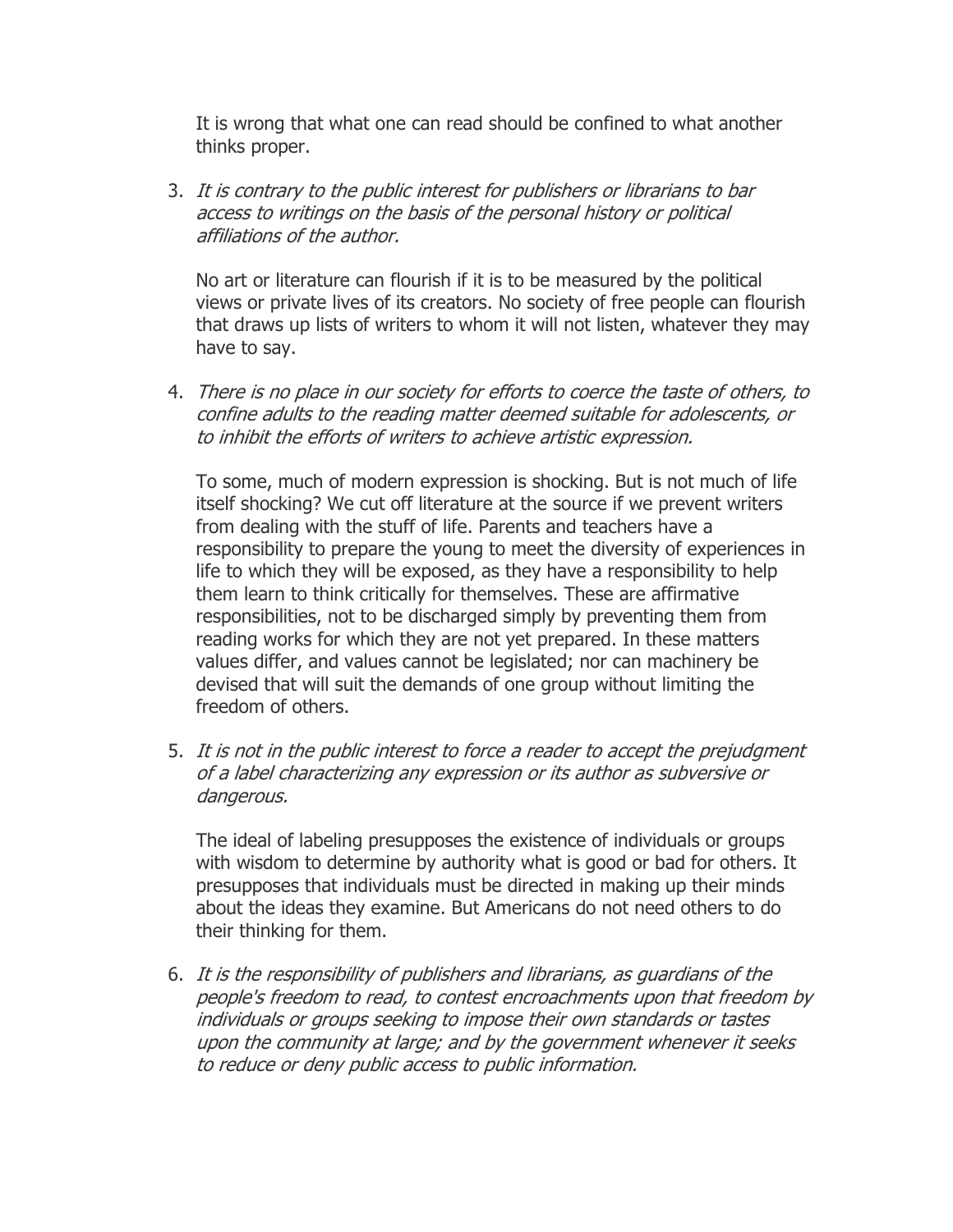It is inevitable in the give and take of the democratic process that the political, the moral, or the aesthetic concepts of an individual or group will occasionally collide with those of another individual or group. In a free society individuals are free to determine for themselves what they wish to read, and each group is free to determine what it will recommend to its freely associated members. But no group has the right to take the law into its own hands, and to impose its own concept of politics or morality upon other members of a democratic society. Freedom is no freedom if it is accorded only to the accepted and the inoffensive. Further, democratic societies are more safe, free, and creative when the free flow of public information is not restricted by governmental prerogative or selfcensorship.

7. It is the responsibility of publishers and librarians to give full meaning to the freedom to read by providing books that enrich the quality and diversity of thought and expression. By the exercise of this affirmative responsibility, they can demonstrate that the answer to a "bad" book is a good one, the answer to a "bad" idea is a good one.

The freedom to read is of little consequence when the reader cannot obtain matter fit for that reader's purpose. What is needed is not only the absence of restraint, but the positive provision of opportunity for the people to read the best that has been thought and said. Books are the major channel by which the intellectual inheritance is handed down, and the principal means of its testing and growth. The defense of the freedom to read requires of all publishers and librarians the utmost of their faculties, and deserves of all Americans the fullest of their support.

We state these propositions neither lightly nor as easy generalizations. We here stake out a lofty claim for the value of the written word. We do so because we believe that it is possessed of enormous variety and usefulness, worthy of cherishing and keeping free. We realize that the application of these propositions may mean the dissemination of ideas and manners of expression that are repugnant to many persons. We do not state these propositions in the comfortable belief that what people read is unimportant. We believe rather that what people read is deeply important; that ideas can be dangerous; but that the suppression of ideas is fatal to a democratic society. Freedom itself is a dangerous way of life, but it is ours.

This statement was originally issued in May of 1953 by the Westchester Conference of the American Library Association and the American Book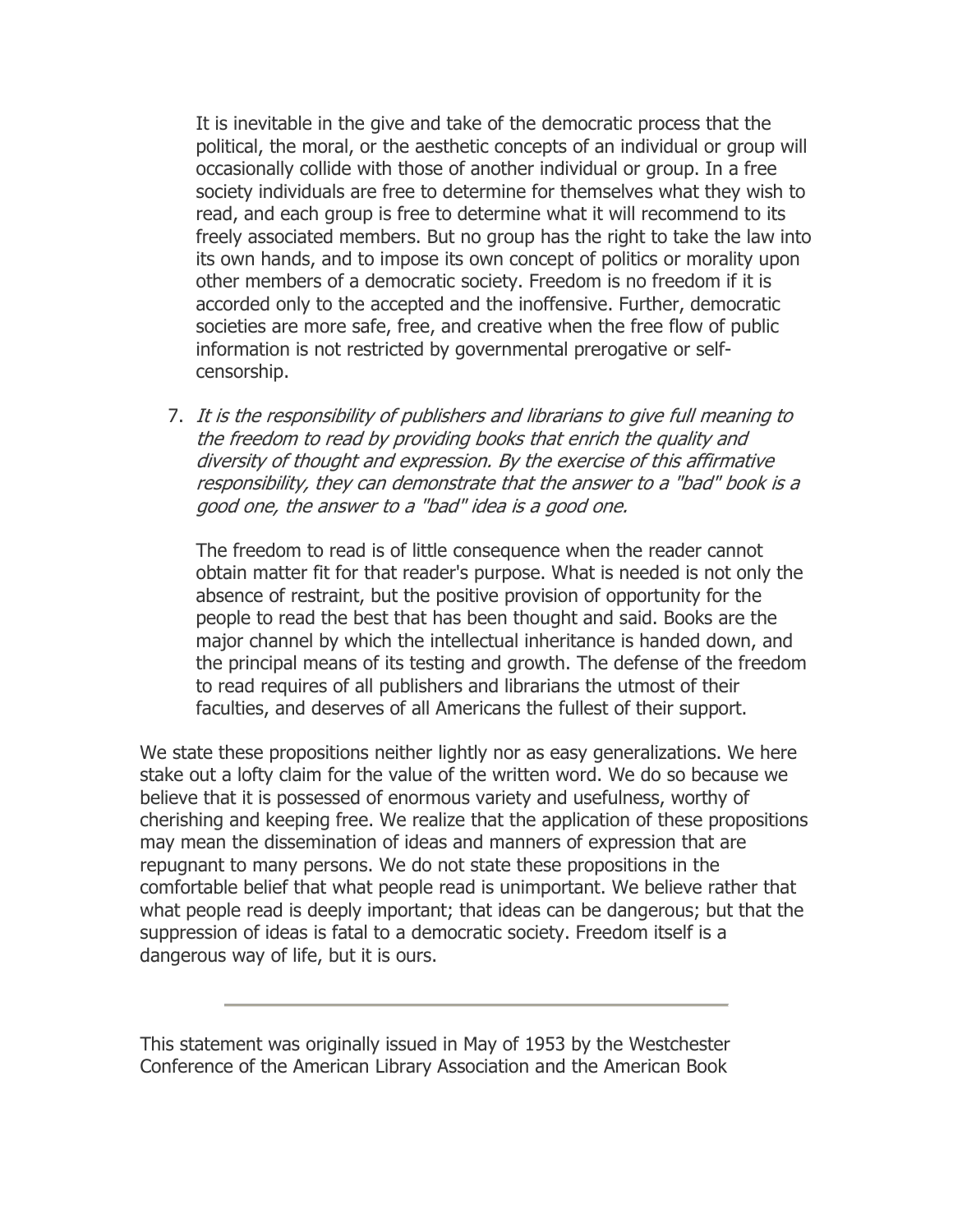Publishers Council, which in 1970 consolidated with the American Educational Publishers Institute to become the Association of American Publishers.

Adopted June 25, 1953, by the ALA Council and the AAP Freedom to Read Committee; amended January 28, 1972; January 16, 1991; July 12, 2000; June 30, 2004.

A Joint Statement by:

[American Library Association](http://www.ala.org/) [Association of American Publishers](http://www.publishers.org/)

Subsequently endorsed by:

[American Booksellers Foundation for Free Expression](http://www.abffe.com/) [The Association of American University Presses, Inc.](http://www.aaupnet.org/) [The Children's Book Council](http://www.cbcbooks.org/) [Freedom to Read Foundation](http://www.ala.org/ala/ourassociation/othergroups/ftrf/freedomreadfoundation.htm) [National Association of College Stores](http://www.nacs.org/) [National Coalition Against Censorship](http://www.ncac.org/) [National Council of Teachers of English](http://www.ncte.org/) [The Thomas Jefferson Center for the Protection of Free Expression](http://www.tjcenter.org/about.html) 

## **FREEDOM TO VIEW**

The FREEDOM TO VIEW, along with the freedom to speak, to hear, and to read, is protected by the First Amendment to the Constitution of the United States. In a free society, there is no place for censorship of any medium of expression. Therefore these principles are affirmed:

1. To provide the broadest access to film, video, and other audiovisual materials because they are a means for the communication of ideas. Liberty of circulation is essential to insure the constitutional guarantees of freedom of expression.

2. To protect the confidentiality of all individuals and institutions using film, video, and other audiovisual materials.

3. To provide film, video, and other audiovisual materials which represent a diversity of views and expression. Selection of a work does not constitute or imply agreement with or approval of the content.

4. To provide a diversity of viewpoints without the constraint of labeling or